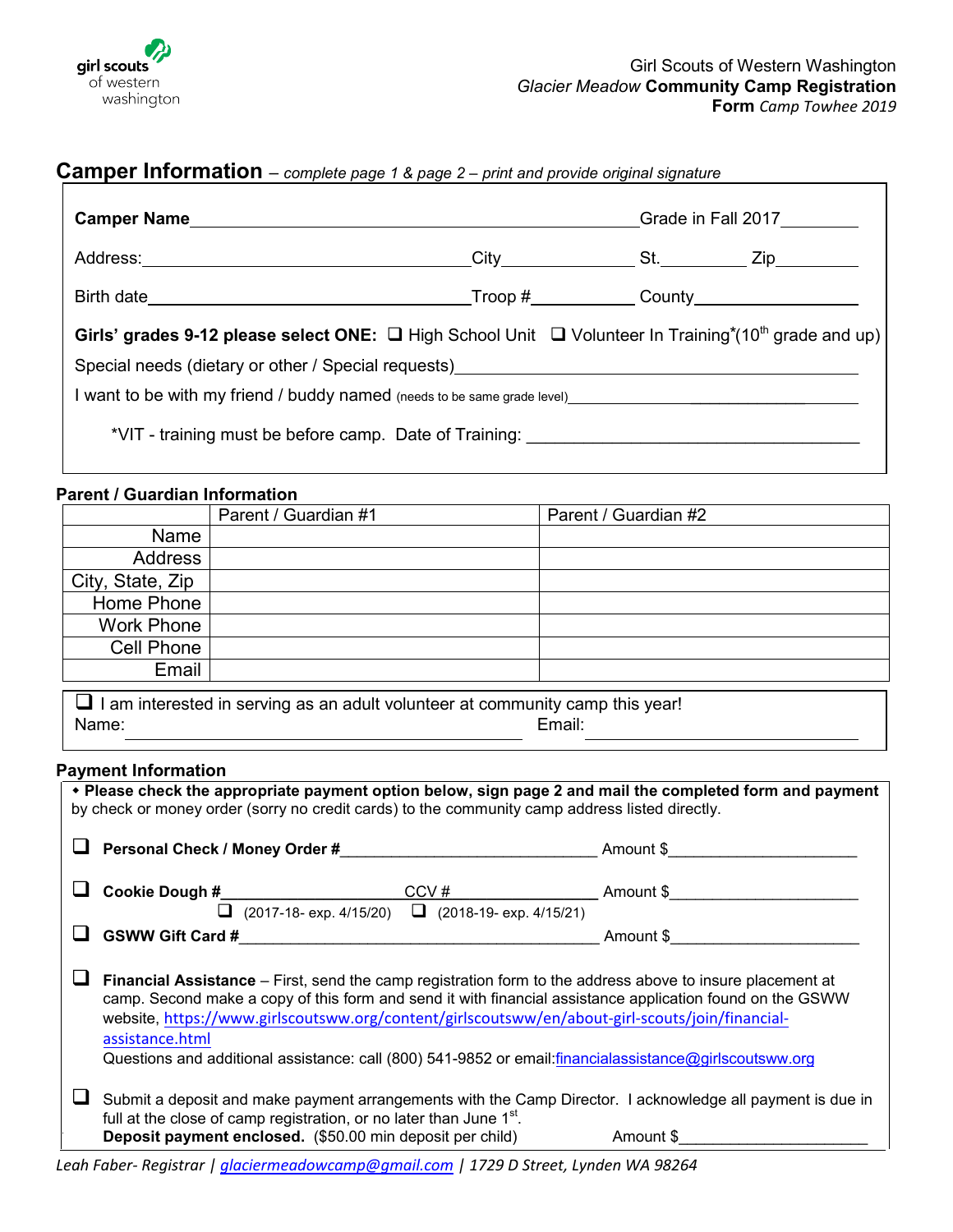*Please complete and PRINT to provide Parent/Guardian original signature, required for participation in the program.*

| Girl Scout Membership (please check the appropriate choice that applies to your girl's GSUSA MEMBERSHIP status) To attend<br>camp, all girls and adult volunteers are required to be registered members of Girl Scouts. To register for membership an additional<br>\$25 membership fee is required. |
|------------------------------------------------------------------------------------------------------------------------------------------------------------------------------------------------------------------------------------------------------------------------------------------------------|
| My daughter is already a current registered member of GSUSA for 2019-2020.                                                                                                                                                                                                                           |
| My daughter is not a member. I went to https://www.girlscoutsww.org/en/about-girl-scouts/join.html and registered my<br>camper. I include a receipt with this application.                                                                                                                           |
|                                                                                                                                                                                                                                                                                                      |

SIGNATURE OF PARENT OR LEGAL GUARDIAN Date

## **CONSENT OF PARENT OR GUARDIAN:**

As parent/guardian having legal custody of the camper named, who is voluntarily enrolled as a participant in the Girl Scouts of Western Washington community resident camp program, I agree to instruct my child to observe rules and regulations governing the activities. I understand that camping programs involve inherent risk and possible injury because of the nature of the activity, even when conducted in a safe manner. I give permission for her to attend camp and participate in all phases of the program including related transportation. I understand that a statement of her good health is required before she may attend.

As the parent or legal guardian of the above child, I give permission for the above child to be photographed and/or audio/video taped during this event and for the images and/or recordings to be published, reproduced or distributed by Girl Scouts and its affiliates in all outlets, including but not limited to television, newspapers, internet, council publications, recruitment materials and ads without liability or limitation or claims on my or minor's part. I have read the statements above. I understand the information and agree to allow my daughter/ward to participate in camp. I have read the statements above and understand the information and agree to abide by the terms.

**X** \_\_\_\_\_\_\_\_\_\_\_\_\_\_\_\_\_\_\_\_\_\_\_\_\_\_\_\_\_\_\_\_\_\_\_\_\_\_\_\_\_\_\_\_\_\_\_ \_\_\_\_\_\_\_\_\_\_\_\_\_\_\_\_\_\_\_\_\_\_\_\_\_ SIGNATURE OF PARENT OR LEGAL GUARDIAN Date

# NOTE: **X** SIGNATURE IS REQUIRED FOR PARTICIPATION.

Additional forms are required to be completed for confirmation of placement and participation in the camp program. Thank you for recognizing the need for complete information on all camper attendance forms. The information provided is used in different areas of camp for a variety of purposes in managing a healthy camp program, including program, food services and health care management. Your attention to detail is appreciated. While we can provide for a variety of conditions and special needs in camp, please contact the Camp Director to confirm possible arrangements for specific situations or special needs, prior to registration. Thank you for partnering with the camp team to provide a safe and enjoyable camp experience for all campers and volunteers.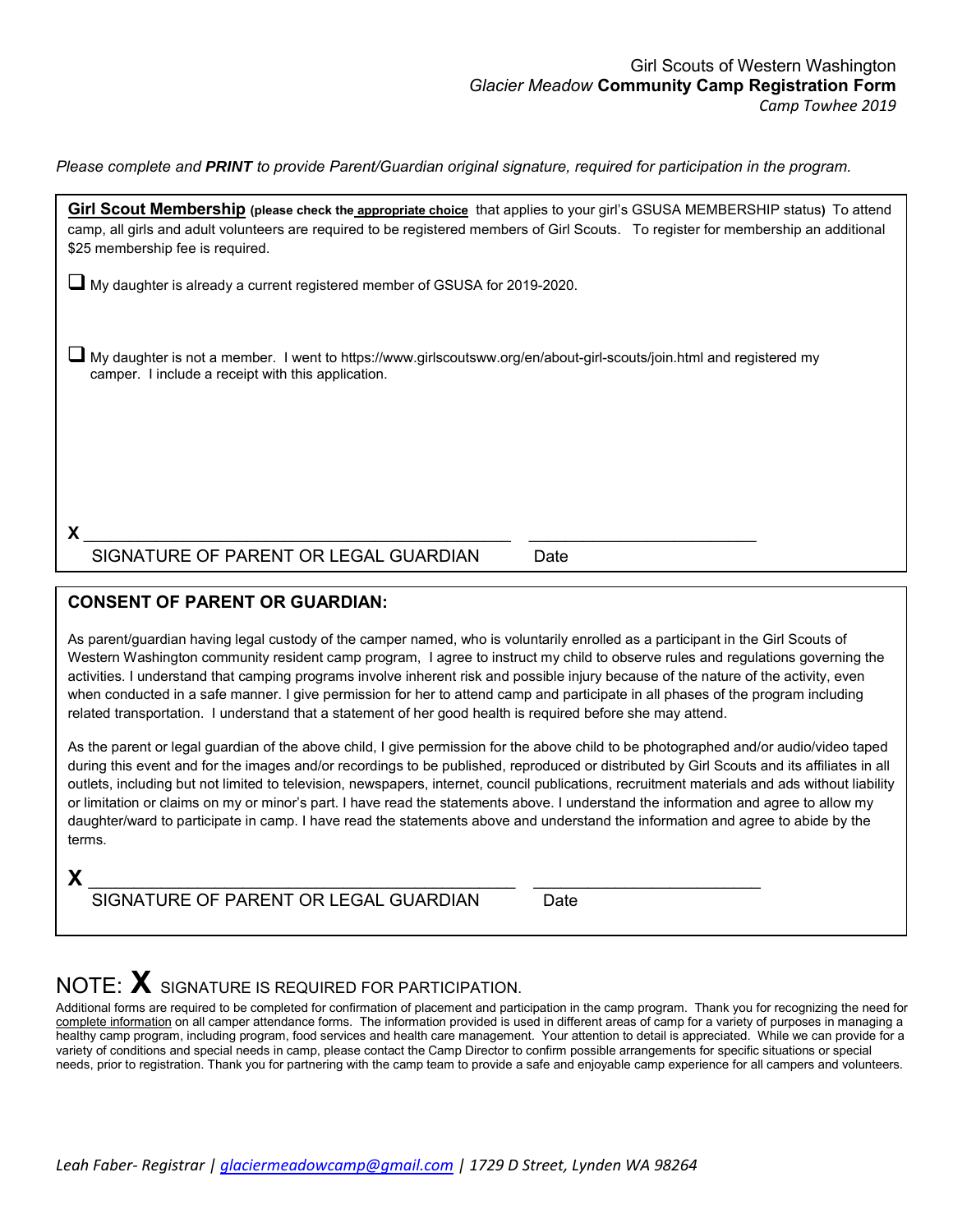| W<br>girl scouts |
|------------------|
| of western       |
| washington       |

# **Girl Scouts of Western Washington**

1

| <b>Community Camper Health History</b> |  |  |
|----------------------------------------|--|--|
|                                        |  |  |

| OI WESTEITI<br>washington                          |                                 |                                                      |                                                                          |                                                                                                                                                                                                                                                                     | Community Camper Health History                                                                                                                                                                                                                                                                      |
|----------------------------------------------------|---------------------------------|------------------------------------------------------|--------------------------------------------------------------------------|---------------------------------------------------------------------------------------------------------------------------------------------------------------------------------------------------------------------------------------------------------------------|------------------------------------------------------------------------------------------------------------------------------------------------------------------------------------------------------------------------------------------------------------------------------------------------------|
|                                                    |                                 |                                                      |                                                                          |                                                                                                                                                                                                                                                                     | & Consent to Treat                                                                                                                                                                                                                                                                                   |
|                                                    |                                 |                                                      |                                                                          |                                                                                                                                                                                                                                                                     |                                                                                                                                                                                                                                                                                                      |
|                                                    |                                 |                                                      |                                                                          |                                                                                                                                                                                                                                                                     | Girl Scout Camp Attending: □ Camp Lyle McLeod □ Camp St Albans □ Camp Towhee                                                                                                                                                                                                                         |
|                                                    |                                 |                                                      |                                                                          |                                                                                                                                                                                                                                                                     | Community Camp Name: <u>Community</u> Program Dates: 2008. [1994] Nates: 2008. [1994] Nates: 2008. [1994] Community Camp                                                                                                                                                                             |
| <b>Allergies</b><br>$\Box$<br>❏<br>$\Box$          | No known allergies<br>Food      |                                                      | Please attach extra sheets inside if you need more room to write.        |                                                                                                                                                                                                                                                                     | This camper is allergic to (please list allergy and reactions-use additional sheets if necessary):                                                                                                                                                                                                   |
| ⊔                                                  | Medications                     |                                                      |                                                                          |                                                                                                                                                                                                                                                                     |                                                                                                                                                                                                                                                                                                      |
| ⊔                                                  | Environment (plants, insects)   |                                                      |                                                                          |                                                                                                                                                                                                                                                                     |                                                                                                                                                                                                                                                                                                      |
| ப                                                  | Other (chemical, latex, etc)    |                                                      |                                                                          |                                                                                                                                                                                                                                                                     |                                                                                                                                                                                                                                                                                                      |
|                                                    |                                 |                                                      |                                                                          | $\Box$ Check here to request follow up for Action Plan development with the Camp Nurse.                                                                                                                                                                             |                                                                                                                                                                                                                                                                                                      |
| <b>Diet and Nutrition</b><br>$\Box$<br>$\Box$<br>❏ | This camper eats a regular diet |                                                      |                                                                          | This camper eats a regular vegetarian $\Box$ /vegan $\Box$ diet (please check which one)<br>This camper has special food needs (please describe below, attach sheet as needed)                                                                                      |                                                                                                                                                                                                                                                                                                      |
| Has the camper:<br>3.<br><b>Please Explain:</b>    | disorder (ADHD)?                | Yes $\Box$<br>Yes $\Box$<br>Yes $\Box$<br>Yes $\Box$ | No <sub>1</sub><br>No <sub>1</sub><br>No <sub>1</sub><br>No <sub>1</sub> | Mental, Emotional and Social Health: Check "yes" or "no" for each statement<br>1. Ever been treated for attention deficit disorder (ADD) or attention deficit/hyperactivity<br>2. Ever been treated for emotional or behavioral difficulties or an eating disorder? | During the past 12 months, see a professional to address mental/emotional health concerns?<br>4. Had a significant life event that continues to affect the camper's life? (History of abuse, death<br>of a loved one, family change, adoption, foster care, new sibling, survived a disaster, other) |
|                                                    |                                 |                                                      |                                                                          |                                                                                                                                                                                                                                                                     |                                                                                                                                                                                                                                                                                                      |

 $\_$  ,  $\_$  ,  $\_$  ,  $\_$  ,  $\_$  ,  $\_$  ,  $\_$  ,  $\_$  ,  $\_$  ,  $\_$  ,  $\_$  ,  $\_$  ,  $\_$  ,  $\_$  ,  $\_$  ,  $\_$  ,  $\_$  ,  $\_$  ,  $\_$  ,  $\_$  ,  $\_$  ,  $\_$  ,  $\_$  ,  $\_$  ,  $\_$  ,  $\_$  ,  $\_$  ,  $\_$  ,  $\_$  ,  $\_$  ,  $\_$  ,  $\_$  ,  $\_$  ,  $\_$  ,  $\_$  ,  $\_$  ,  $\_$  ,  $\_$  ,  $\_$  ,  $\_$  ,  $\_$  ,  $\_$  ,  $\_$  ,  $\_$  ,  $\_$  ,  $\_$  ,  $\_$  ,  $\_$  ,  $\_$  ,  $\_$  ,  $\_$  ,  $\_$  ,  $\_$  ,  $\_$  ,  $\_$  ,  $\_$  ,  $\_$  ,  $\_$  ,  $\_$  ,  $\_$  ,  $\_$  ,  $\_$  ,  $\_$  ,  $\_$  ,  $\_$  ,  $\_$  ,  $\_$  ,  $\_$  ,  $\_$  ,  $\_$  ,  $\_$  ,  $\_$  ,  $\_$  ,  $\_$  ,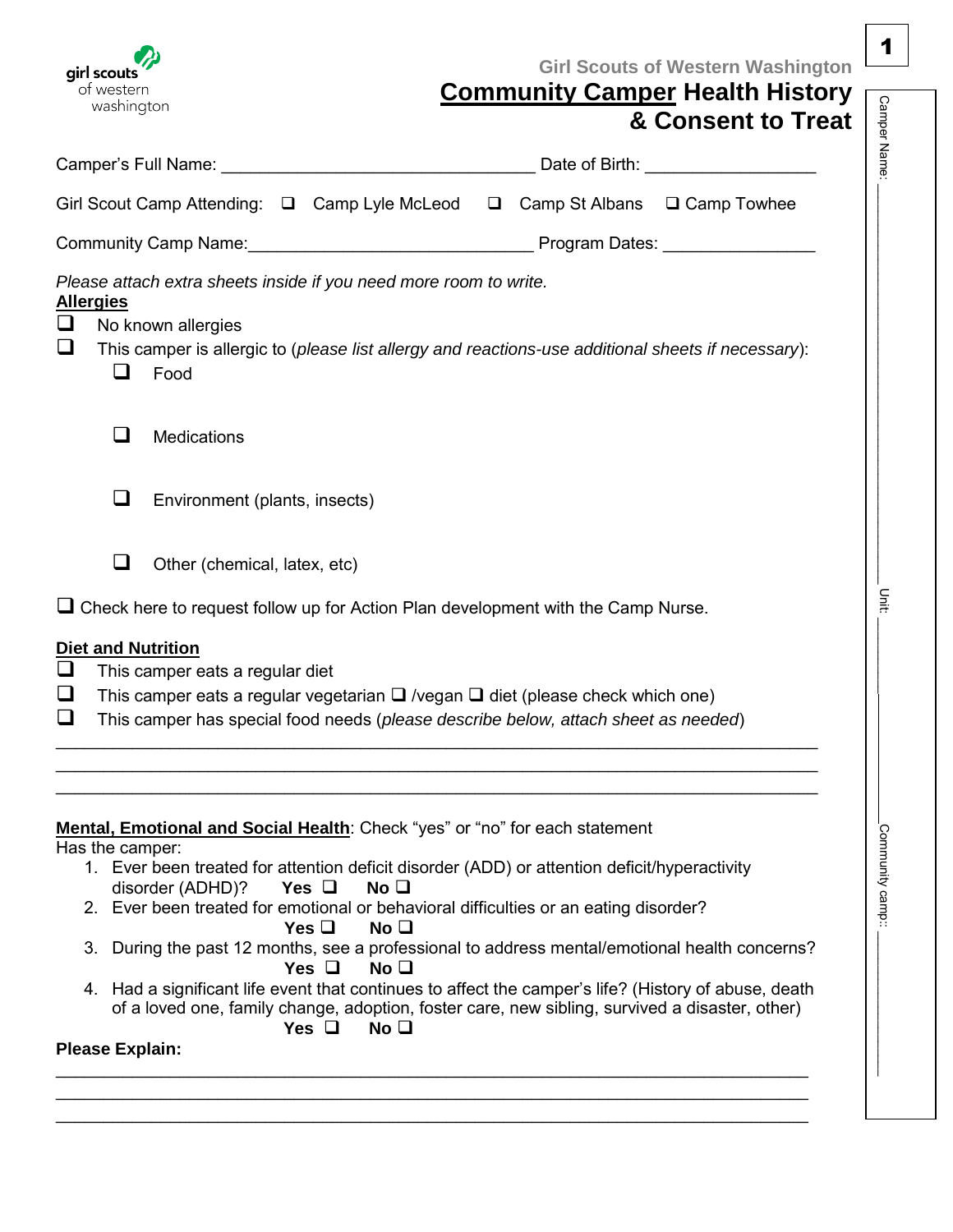## **General Health History**

*If any of the following statements apply to the camper, please check the box to indicate "Yes."* Has/Does the camper:

| 1. Ever been hospitalized? $\Box$           | 11. Had fainting or dizziness? $\Box$                             |
|---------------------------------------------|-------------------------------------------------------------------|
| 2. Ever had surgery?                        | 12. Passed out/had chest pain during exercise? Q                  |
| 3. Have recurrent/chronic illnesses? $\Box$ | 13. Had mononucleosis ("mono") in the past 12 months? $\Box$      |
| 4. Had a recent infectious disease? $\Box$  | 14. Started menstruation? Any problems? $\Box$                    |
| 5. Had a recent injury? $\Box$              | 15. Have problems with falling asleep or sleep walking? $\square$ |
| 6. Ever had back/joint problems? $\square$  | 16. Had asthma/wheezing/shortness of breath? $\Box$               |
| 7. Have diabetes? $\Box$                    | 17. Have a history of bedwetting? $\square$                       |
| 8. Had seizures? $\Box$                     | 18. Have problems with diarrhea/constipation? Q                   |
| 9. Had headaches? $\Box$                    | 19. Wears glasses, contacts or protective eyewear? $\square$      |
| 10. Have any skin problems? $\Box$          | 20. Traveled outside the country in the past 9 months? $\Box$     |

**Please explain any "Yes" answers in the space below,** noting the number of the question(s) *For travel outside the country, please name the countries visited and dates of travel. Use additional sheets if necessary.* 

*Note: Campers that have any serious illness, injury or surgery in the last 18 months need a physical exam. The*  Physician's Health Exam *form can be found on our website [www.girlscoutsww.org.](http://www.girlscoutsww.org/)*

## **Restrictions**

- $\Box$  I have reviewed the program and activities of the camp and feel the camper can participate without restrictions.
- $\Box$  I have reviewed the program and activities of the camp and feel the camper can participate with the following restrictions or adaptations (*please describe below on a separate sheet).*

**Anything else?** *Please provide on a separate sheet* any additional information about the camper's health that you think important or that may affect the camper's ability to fully participate in the camp program.

## **Immunizations**

Give the dates (year) of the last immunization or booster, or attach a copy of official immunization record.

| Tetanus | Chicken Pox                    | Measles/Rubella | <b>Mumps</b> |
|---------|--------------------------------|-----------------|--------------|
| Flu     | Diphtheria/Pertussis (DTaP/DT) | Hepatitis A     | Hepatitis B  |

If your camper has not been fully immunized, please sign the following statement: **I understand and accept the risks to my child from not being fully immunized**.

| Signature of Custodial Parent/Guardian: | Date: |
|-----------------------------------------|-------|
|                                         |       |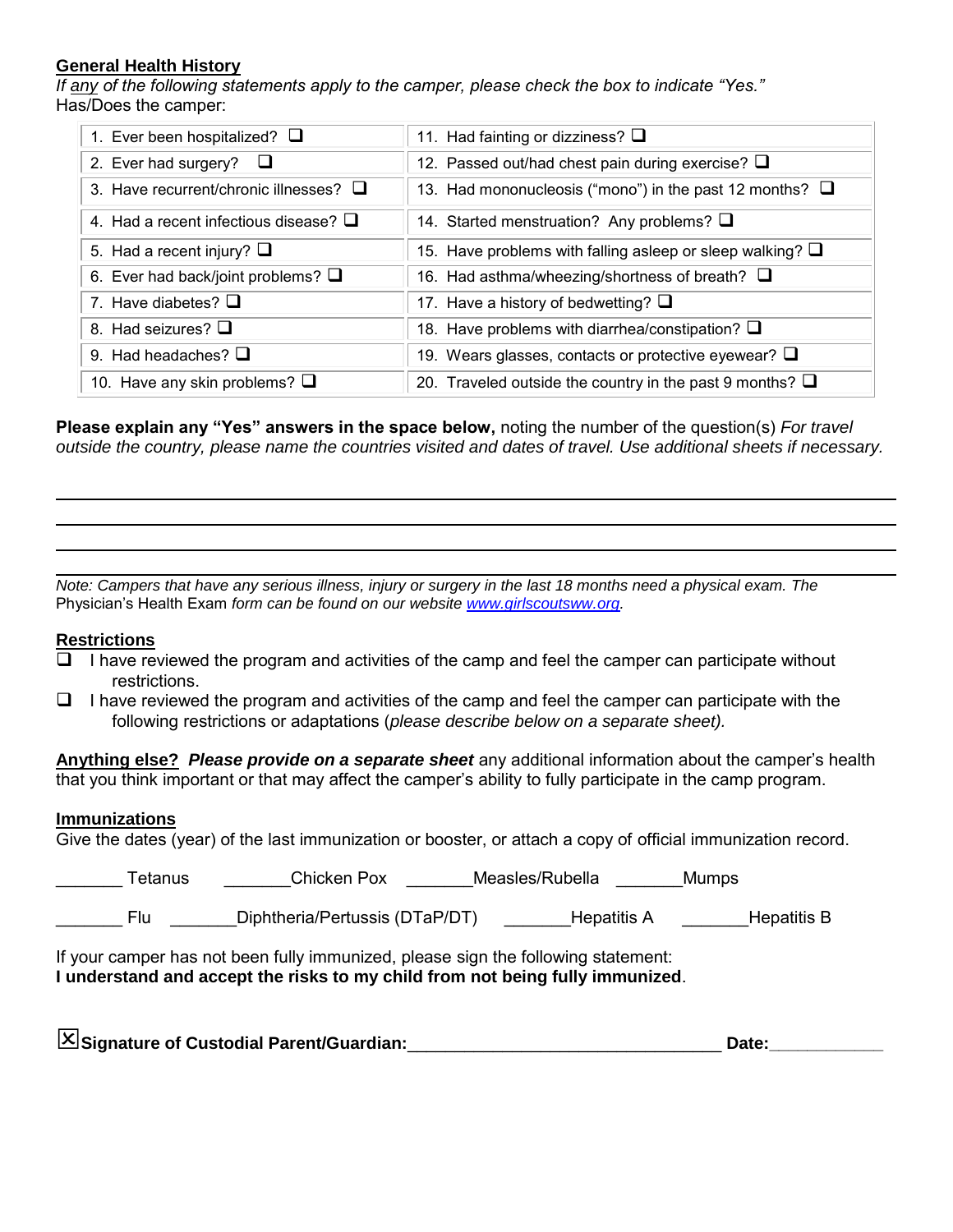## **Health Care Providers**

| <b>Medical Insurance Information:</b><br>This camper is covered by family medical/hospital insurance Yes No<br>Include a copy of your insurance card if appropriate; copy both sides so the information is able to be read.                                                                                                                                                                                                                                                                                  |  |  |  |  |
|--------------------------------------------------------------------------------------------------------------------------------------------------------------------------------------------------------------------------------------------------------------------------------------------------------------------------------------------------------------------------------------------------------------------------------------------------------------------------------------------------------------|--|--|--|--|
|                                                                                                                                                                                                                                                                                                                                                                                                                                                                                                              |  |  |  |  |
| <b>Medications</b><br>$\Box$ This camper will not take any daily medications while attending camp<br>$\Box$ This camper will take the following medications while at camp (Please list below. Attach an additional<br>sheet as needed). Please include dosage and times.<br>Please remember to send medications with a provided Medication Form, in the original containers,<br>with physician prescription details. Medications in other containers, such as daily pill reminders, will<br>not be accepted. |  |  |  |  |

## **Non-Routine Medications**

Occasionally, campers contract minor medical conditions that can be treated by non-prescription medications. These are stocked in the camp Health Center and are used on an as needed basis under the Health Procedures signed by our Health Care Provider. Medications may be generic or the store brand equivalent. Medications that come in tablet form can also be administered in liquid form. **Highlight / Cross out / strike through those the camper should not be given: For Sunburn:** Aloe

 $\_$  , and the set of the set of the set of the set of the set of the set of the set of the set of the set of the set of the set of the set of the set of the set of the set of the set of the set of the set of the set of th

**For Sunscreen:** BRING OWN FROM HOME

**For Pain:** Acetaminophen, Ibuprofen

**For Cough/Cold:** Pseudoephedrine, Menthol lozenges, Guaifenesin and

Dextromethorphan HBr

**Insect bites or Poison Oak with swelling**: Diphenhydramine cream, Calamine/Caladryl lotion,

Hydrocortisone Cream ≤ 1%

**Digestive Upsets**: Bismuth subsalicylate, Calcium Carbonate, Calcium, Magnesium Hydroxide, Peppermints

**Cuts, Scrapes, Splinters**: Bacitracin / Neomycin / Polymyxin ointment

**Athlete's Foot**: Clotrimazole Cream

**Note:** Campers displaying symptoms of head lice will need to be treated at home and can return to camp when they are nit-free (usually 24 hours)

## **Parent/Guardian Authorization for Health Care:**

This health history is correct and accurately reflects the health status of the camper to whom it pertains. The person described has permission to participate in all camp activities except as noted by me and/or examining physician. I give permission to the physician selected by the camp to order x-rays, routine tests, and treatment related to the health of my child for both routine health care and in emergency situations. If I cannot be reached in an emergency, I give my permission to the physician to hospitalize secure proper treatment for and order injection, anesthesia, or surgery for this child. I understand the information on this form will be shared on a 'need to know' basis with camp staff. I give permission to photocopy this form. In addition the camp has permission to obtain a copy of my child's health record from providers who treat my child and these providers may talk with the program's adult volunteer about my child's health status.

## **Signature of Custodial Parent/Guardian:**\_\_\_\_\_\_\_\_\_\_\_\_\_\_\_\_\_\_\_\_\_\_\_\_\_\_\_\_\_\_\_\_ **Date:**\_\_\_\_\_\_\_\_\_\_\_\_

*If for religious or other reasons you cannot sign this, contact the camp for a legal waiver which must be signed for attendance.*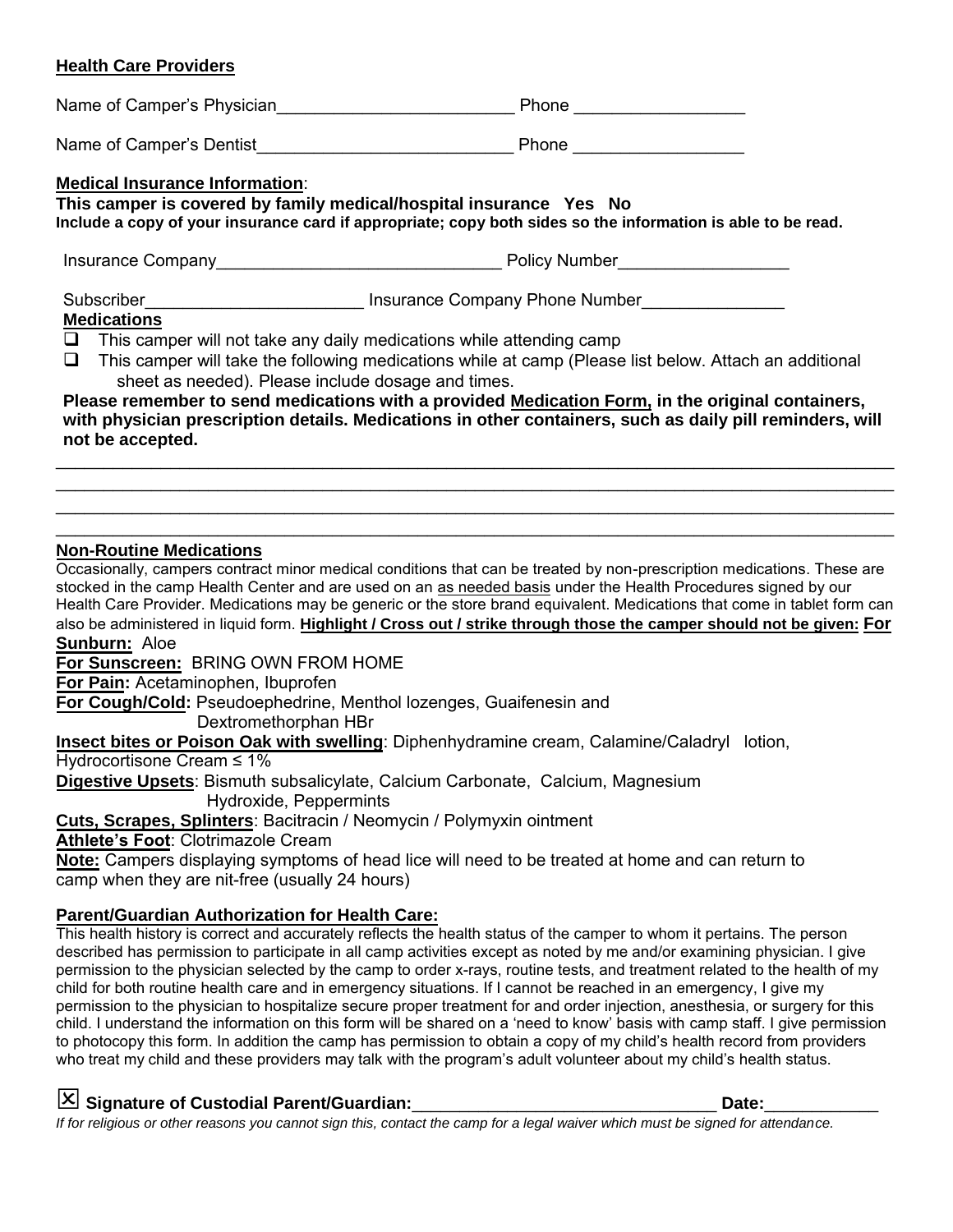## **Emergency/ Family & Alternate Contact**

| Child's Name:     |                      |     |                      |       |     |
|-------------------|----------------------|-----|----------------------|-------|-----|
|                   | Last                 | MI  | First                |       |     |
| Address:          |                      |     |                      |       |     |
| <b>Street</b>     |                      | Apt | City                 | State | Zip |
|                   | Parent / Guardian #1 |     | Parent / Guardian #2 |       |     |
| Name              |                      |     |                      |       |     |
| <b>Address</b>    |                      |     |                      |       |     |
| City, State, Zip  |                      |     |                      |       |     |
| Home Phone        |                      |     |                      |       |     |
| <b>Work Phone</b> |                      |     |                      |       |     |
| Cell Phone        |                      |     |                      |       |     |
| Email             |                      |     |                      |       |     |

### Where can you be reached *during camp*?

*If you plan to be out of town, please attach your itinerary and contact numbers.*

### **Emergency Contact** *– In the event that the parents above cannot be reached, list 2 contacts to whom your child can be released during the session for whatever reason, and can make health care decisions on your behalf.*

|                  | Emergency Contact #1 | Emergency Contact #2 |
|------------------|----------------------|----------------------|
| Name             |                      |                      |
| City, State, Zip |                      |                      |
| Home phone       |                      |                      |
| Cell Phone       |                      |                      |
| Email            |                      |                      |
| Relationship     |                      |                      |

## **Camper Essential Functions:**

In order to attend our camps, campers must meet the following essential functions:

- Capable of mainstream in the public school system (does not require 1 on 1 guidance)
	- Moves independently from place to place
	- Effectively interacts in group-based and community living
	- Is able to meet personal needs (bathing, toileting, dressing, diet mgmt., etc.)
	- Capable of self-management of health needs.

If you have questions regarding your camper's needs, please contact the camp director. Accommodation for special needs, allergies, or current health complications my require physician exam and physician approval to participate, with additional action planning and support documentation with the camp health team.

## **CONSENT OF PARENT OR GUARDIAN:**

As parent/guardian having legal custody of the camper named, who is voluntarily enrolled as a participant in the Girl Scouts of Western Washington community resident camp program. I agree to instruct my child to observe rules and regulations governing the activities. I understand that camping programs involve inherent risk and possible injury because of the nature of the activity, even when conducted in a safe manner. I give permission for her to attend camp and participate in all phases of the program including related transportation.

I understand that a statement of her good health is required before she may attend. As the parent or legal guardian of the above child, I have read the statements above, understand the information and agree to allow my daughter/ward to participate in camp.

## \_\_\_\_\_\_\_\_\_\_\_\_\_\_\_\_\_\_\_\_\_\_\_\_\_\_\_\_\_\_\_\_\_\_\_\_\_\_\_\_\_\_\_

## **SIGNATURE OF PARENT OR LEGAL GUARDIAN** Date

Please save a copy of this document for your records (update as necessary prior to camp start date) MUST PRINT AND PHYSICALLY SIGN to submit to the Camp.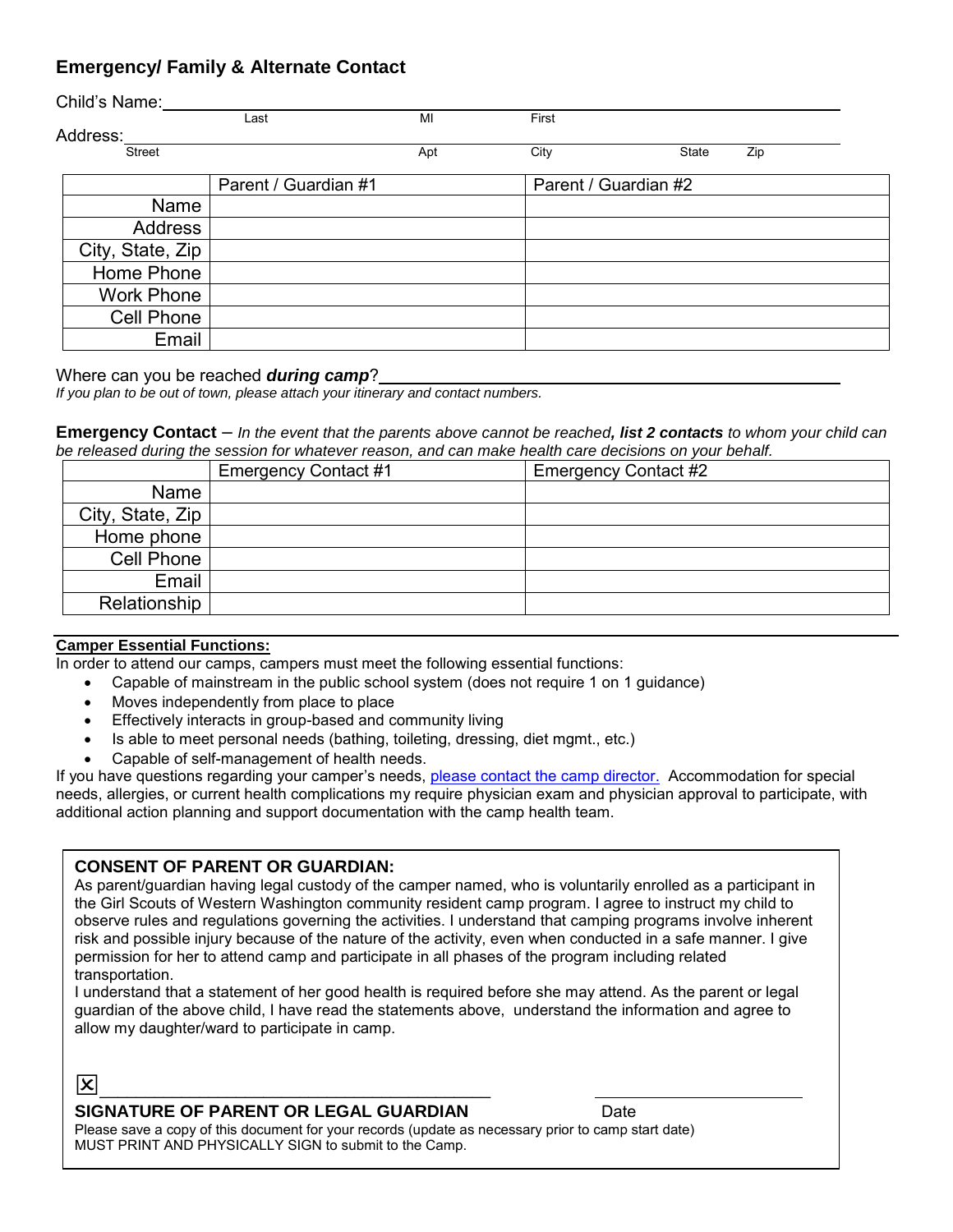

**Girl Scouts of Western Washington** 

# **Community Camp Camper Release Information**

| Camp Location: $\Box$ Camp Lyle McLeod $\Box$ Camp St Albans $\Box$ Camp Towhee<br>Camp Unit________________________________Community Camp_________________________<br>In Girl Scouting, the health and safety of your camper is our most important concern. For this reason, we ask that you<br>complete the form below and read the information that follows very carefully. This procedure was implemented to ensure<br>the safety of all campers in resident camping programs and is required by GSWW.<br>The people listed below will be required to show photo identification at camp, and sign for your camper before she will be<br>released. Please complete this form, then print and sign with original signature to submit to the Camp team.<br>Campers will NOT be released to anyone who:<br>1. Is not listed on this form.<br>2. Does not have photo identification.<br>Camper's Name (please print) example and the control of the control of the control of the control of the control of the control of the control of the control of the control of the control of the control of the control of t<br>$\boxed{\mathbf{X}}$<br>Parent/Guardian Signature<br>Day Phone_____________________Home Phone ___________________________Cell Phone ____________________<br><u> 1989 - Johann Harry Harry Harry Harry Harry Harry Harry Harry Harry Harry Harry Harry Harry Harry Harry Harry</u><br>*All changes must be made in writing to the Camp Director with parent/guardian signature. |  |
|---------------------------------------------------------------------------------------------------------------------------------------------------------------------------------------------------------------------------------------------------------------------------------------------------------------------------------------------------------------------------------------------------------------------------------------------------------------------------------------------------------------------------------------------------------------------------------------------------------------------------------------------------------------------------------------------------------------------------------------------------------------------------------------------------------------------------------------------------------------------------------------------------------------------------------------------------------------------------------------------------------------------------------------------------------------------------------------------------------------------------------------------------------------------------------------------------------------------------------------------------------------------------------------------------------------------------------------------------------------------------------------------------------------------------------------------------------------------------------------------------------|--|
|                                                                                                                                                                                                                                                                                                                                                                                                                                                                                                                                                                                                                                                                                                                                                                                                                                                                                                                                                                                                                                                                                                                                                                                                                                                                                                                                                                                                                                                                                                         |  |
|                                                                                                                                                                                                                                                                                                                                                                                                                                                                                                                                                                                                                                                                                                                                                                                                                                                                                                                                                                                                                                                                                                                                                                                                                                                                                                                                                                                                                                                                                                         |  |
|                                                                                                                                                                                                                                                                                                                                                                                                                                                                                                                                                                                                                                                                                                                                                                                                                                                                                                                                                                                                                                                                                                                                                                                                                                                                                                                                                                                                                                                                                                         |  |
|                                                                                                                                                                                                                                                                                                                                                                                                                                                                                                                                                                                                                                                                                                                                                                                                                                                                                                                                                                                                                                                                                                                                                                                                                                                                                                                                                                                                                                                                                                         |  |
|                                                                                                                                                                                                                                                                                                                                                                                                                                                                                                                                                                                                                                                                                                                                                                                                                                                                                                                                                                                                                                                                                                                                                                                                                                                                                                                                                                                                                                                                                                         |  |
|                                                                                                                                                                                                                                                                                                                                                                                                                                                                                                                                                                                                                                                                                                                                                                                                                                                                                                                                                                                                                                                                                                                                                                                                                                                                                                                                                                                                                                                                                                         |  |
|                                                                                                                                                                                                                                                                                                                                                                                                                                                                                                                                                                                                                                                                                                                                                                                                                                                                                                                                                                                                                                                                                                                                                                                                                                                                                                                                                                                                                                                                                                         |  |
| Print the Name of the Adults (age 18 and older) who are permitted to pick up your camper.*<br>(List all that my apply, even in the case of an emergency)                                                                                                                                                                                                                                                                                                                                                                                                                                                                                                                                                                                                                                                                                                                                                                                                                                                                                                                                                                                                                                                                                                                                                                                                                                                                                                                                                |  |
|                                                                                                                                                                                                                                                                                                                                                                                                                                                                                                                                                                                                                                                                                                                                                                                                                                                                                                                                                                                                                                                                                                                                                                                                                                                                                                                                                                                                                                                                                                         |  |
| Is there anyone who is NOT permitted to pick up your camper?<br>Please print name(s): example and a series of the series of the series of the series of the series of the series of the series of the series of the series of the series of the series of the series of the series of the seri                                                                                                                                                                                                                                                                                                                                                                                                                                                                                                                                                                                                                                                                                                                                                                                                                                                                                                                                                                                                                                                                                                                                                                                                          |  |
| Are there legal custodial issues we should be aware of? $\Box$ Yes $\Box$ No If yes, please explain.                                                                                                                                                                                                                                                                                                                                                                                                                                                                                                                                                                                                                                                                                                                                                                                                                                                                                                                                                                                                                                                                                                                                                                                                                                                                                                                                                                                                    |  |
| For camp use only:                                                                                                                                                                                                                                                                                                                                                                                                                                                                                                                                                                                                                                                                                                                                                                                                                                                                                                                                                                                                                                                                                                                                                                                                                                                                                                                                                                                                                                                                                      |  |
|                                                                                                                                                                                                                                                                                                                                                                                                                                                                                                                                                                                                                                                                                                                                                                                                                                                                                                                                                                                                                                                                                                                                                                                                                                                                                                                                                                                                                                                                                                         |  |
| Signature: <u>Contract Communications</u> Contract Communications and Communications Communications Communications Comm                                                                                                                                                                                                                                                                                                                                                                                                                                                                                                                                                                                                                                                                                                                                                                                                                                                                                                                                                                                                                                                                                                                                                                                                                                                                                                                                                                                 |  |
| If camper needs to leave and return during their stay at camp, have an adult listed above sign them out here:                                                                                                                                                                                                                                                                                                                                                                                                                                                                                                                                                                                                                                                                                                                                                                                                                                                                                                                                                                                                                                                                                                                                                                                                                                                                                                                                                                                           |  |
| Name of adult:<br>Signature: <u>Contained</u><br>Time & Date left: The Society of the Society of the Society of the Society of the Society of the Society of the Society of the Society of the Society of the Society of the Society of the Society of the Society of the Socie                                                                                                                                                                                                                                                                                                                                                                                                                                                                                                                                                                                                                                                                                                                                                                                                                                                                                                                                                                                                                                                                                                                                                                                                                         |  |
| Name of adult:<br><u> 1989 - Johann Barn, fransk politik (d. 1989)</u><br>Time & Date returned: <u>_______________</u>                                                                                                                                                                                                                                                                                                                                                                                                                                                                                                                                                                                                                                                                                                                                                                                                                                                                                                                                                                                                                                                                                                                                                                                                                                                                                                                                                                                  |  |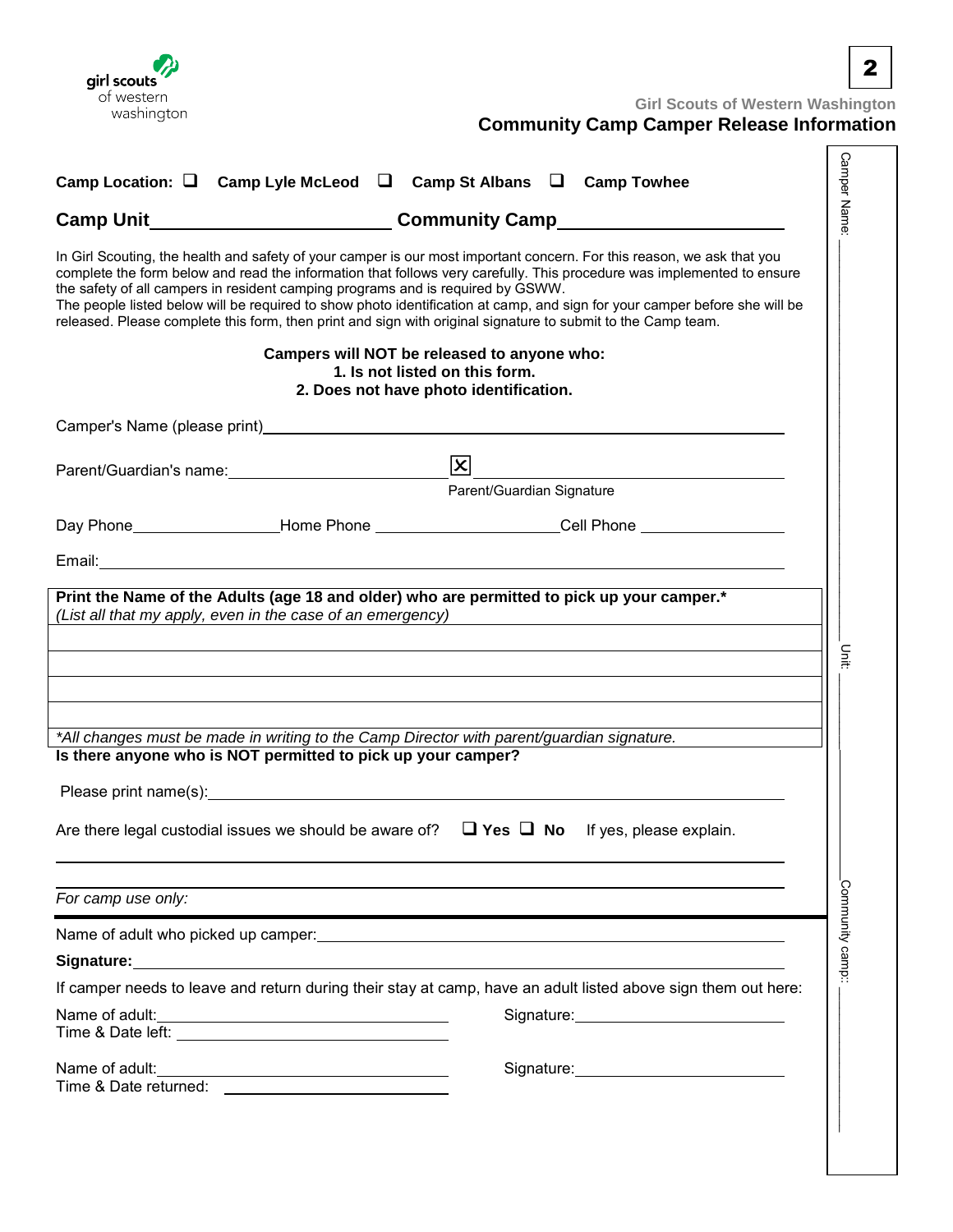**Girl Scouts of Western Washington** 

## **Share Your Camper Form**

**Please mail this form with all other forms to your Community Camp Team.** Please use this opportunity to tell your camp about your camper, and allow her to give input to what she hopes to experience at camp. This information is shared with your camper's unit leadership. Attach any additional information needed.

| Camper Name: __________________                                                                                                              |                      |          |       |                   |          |  |
|----------------------------------------------------------------------------------------------------------------------------------------------|----------------------|----------|-------|-------------------|----------|--|
| $\Box$ Camp Lyle McLeod $\Box$ Camp St Albans $\Box$ Camp Towhee<br>Girl Scout Camp Facility Attending:                                      |                      |          |       |                   |          |  |
|                                                                                                                                              |                      |          |       |                   |          |  |
|                                                                                                                                              |                      |          |       |                   |          |  |
| 1) Has your camper ever been away from home without members of her family? $\Box$ Yes $\Box$                                                 |                      |          |       | No                |          |  |
| 2) Has your camper been to camp before? If so, where, when, and for how many years:                                                          |                      |          |       |                   |          |  |
| 3) Why have you and your camper chosen a Community (sleep away) Camp? (check all that apply)                                                 |                      |          |       |                   |          |  |
| $\Box$ Returning camper from (year) $\Box$ Friend attending $\Box$ Local marketing                                                           |                      |          |       |                   |          |  |
| □ Heard about it from previous camper □ Specialty program □ Other _____________                                                              |                      |          |       |                   |          |  |
|                                                                                                                                              |                      |          |       |                   |          |  |
| 5) Do you feel your camper is shy? Do you feel your camper is a leader or follower?                                                          |                      |          |       |                   |          |  |
|                                                                                                                                              | Strongly<br>Disagree | Disagree | Agree | Strongly<br>Agree | Not sure |  |
| My camper asks questions about the world around her                                                                                          |                      |          |       |                   |          |  |
| My camper listens to others                                                                                                                  |                      |          |       |                   |          |  |
| My camper solve problems on her own                                                                                                          |                      |          |       |                   |          |  |
| My camper states her opinion on issues                                                                                                       |                      |          |       |                   |          |  |
| My camper likes to do things on her own                                                                                                      |                      |          |       |                   |          |  |
| My camper teaches other children things she learns                                                                                           |                      |          |       |                   |          |  |
| My camper puts other's needs in front of her own                                                                                             |                      |          |       |                   |          |  |
| My camper wants to learn about nature                                                                                                        |                      |          |       |                   |          |  |
| My camper leaves a place cleaner than she finds it                                                                                           |                      |          |       |                   |          |  |
| My camper is kind to others who are different from her                                                                                       |                      |          |       |                   |          |  |
| 6) Does your camper have any special needs or behaviors of which our camp staff should be aware?                                             |                      |          |       |                   |          |  |
| 7) Does your camper have any dietary needs/concerns or allergies of which our camp staff should be aware?                                    |                      |          |       |                   |          |  |
| 8) Is there anything else you would like our camp staff to know?                                                                             |                      |          |       |                   |          |  |
| Signature: <mark>X</mark><br>Printed Name: Name: Name and Name and Name and Name and Name and Name and Name and Name and Name and Name and N |                      |          |       | Date:             |          |  |
| Thank you for your time! (OVER)                                                                                                              |                      |          |       |                   |          |  |

3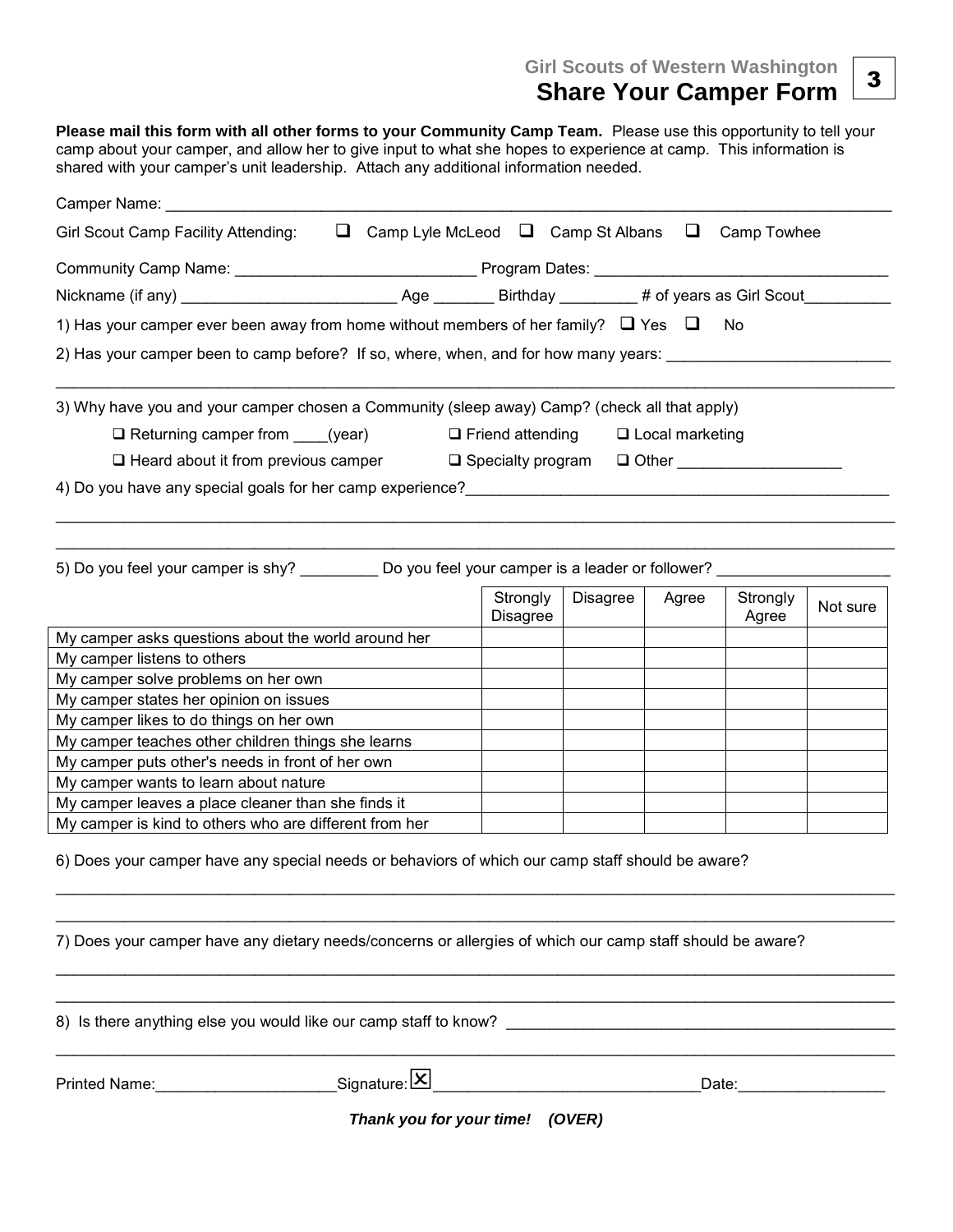| <b>Dear Unit Leaders:</b>                                                                                                                                                                                                                                                 |  |                    |                       |                      |                   |                |             |
|---------------------------------------------------------------------------------------------------------------------------------------------------------------------------------------------------------------------------------------------------------------------------|--|--------------------|-----------------------|----------------------|-------------------|----------------|-------------|
| Hi! My name is example and my friends call me                                                                                                                                                                                                                             |  |                    |                       |                      |                   |                |             |
| I decided to come to camp because example to the control of the control of the control of the control of the control of the control of the control of the control of the control of the control of the control of the control                                             |  |                    |                       |                      |                   |                |             |
|                                                                                                                                                                                                                                                                           |  |                    |                       |                      |                   |                |             |
|                                                                                                                                                                                                                                                                           |  |                    |                       |                      |                   |                |             |
|                                                                                                                                                                                                                                                                           |  |                    |                       |                      |                   |                |             |
| While at camp, I would like to try: (check two or three)<br>$\Box$ Cooking outdoors $\Box$ Crafts                                                                                                                                                                         |  | $\Box$ Hiking      |                       | $\Box$ Singing       | $\Box$ Archery    |                |             |
| $\Box$ Nature activities $\Box$ Boating<br>Other: the contract of the contract of the contract of the contract of the contract of the contract of the contract of the contract of the contract of the contract of the contract of the contract of the contract of the con |  | $\square$ Swimming | $\Box$ Night programs |                      |                   |                |             |
|                                                                                                                                                                                                                                                                           |  |                    | Disagree<br>a lot     | Disagree<br>a little | Agree<br>a little | Agree<br>a lot | Not<br>sure |
| I know what I'm really good at<br>When I feel happy about something, I often tell people<br>I am good at a lot of things<br>If I try hard, I think I can learn anything                                                                                                   |  |                    |                       |                      |                   |                |             |
| I feel comfortable being outdoors at camp<br>I like it when other kids join a group I'm playing with                                                                                                                                                                      |  |                    |                       |                      |                   |                |             |
| I think I will have fun meeting new friends at camp                                                                                                                                                                                                                       |  |                    |                       |                      |                   |                |             |
| Nature is important to me                                                                                                                                                                                                                                                 |  |                    |                       |                      |                   |                |             |
| I know how to take care of myself                                                                                                                                                                                                                                         |  |                    |                       |                      |                   |                |             |
| I like to try things I've never done                                                                                                                                                                                                                                      |  |                    |                       |                      |                   |                |             |
|                                                                                                                                                                                                                                                                           |  |                    |                       |                      |                   |                |             |

 $\_$  ,  $\_$  ,  $\_$  ,  $\_$  ,  $\_$  ,  $\_$  ,  $\_$  ,  $\_$  ,  $\_$  ,  $\_$  ,  $\_$  ,  $\_$  ,  $\_$  ,  $\_$  ,  $\_$  ,  $\_$  ,  $\_$  ,  $\_$  ,  $\_$  ,  $\_$  ,  $\_$  ,  $\_$  ,  $\_$  ,  $\_$  ,  $\_$  ,  $\_$  ,  $\_$  ,  $\_$  ,  $\_$  ,  $\_$  ,  $\_$  ,  $\_$  ,  $\_$  ,  $\_$  ,  $\_$  ,  $\_$  ,  $\_$  ,

Something I really want my counselor to know is \_\_\_\_\_\_\_\_\_\_\_\_\_\_\_\_\_\_\_\_\_\_\_\_\_\_\_\_\_\_\_\_\_

 $\text{Camper Signature} \boxed{\text{X}}$